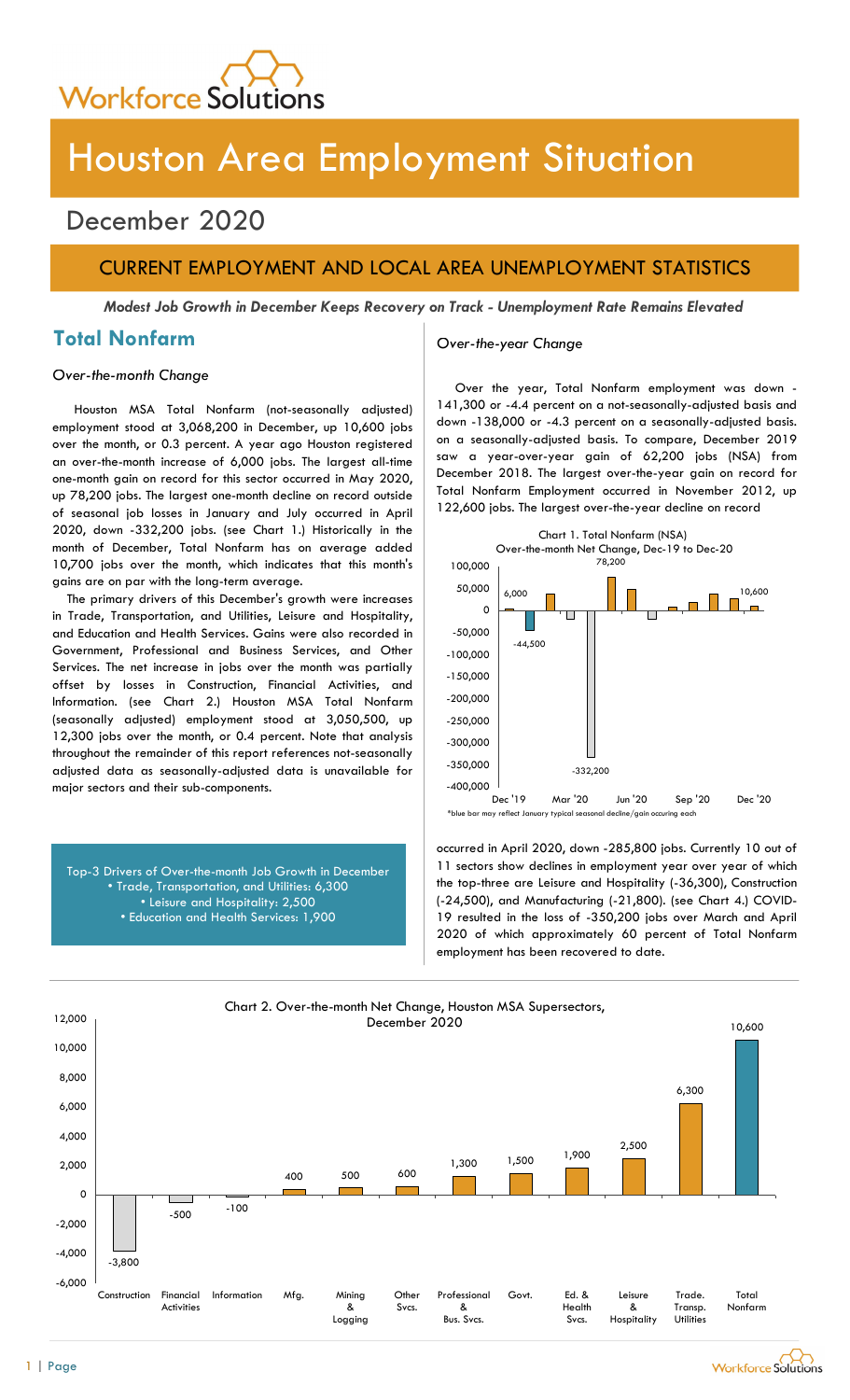## Houston Area Employment Situation

### December 2020

### Previous Month's Revisions

Total Nonfarm employment was revised upward by 1,400 jobs for a October to November larger net gain of 27,200 compared to an original estimate of 25,800 jobs. An upward revision of +2,700 jobs in Leisure and Hospitality was the largest contributor followed by Manufacturing (+1,000) and Professional and Business Services (+900). Downward revisions in Trade, Transportation, and Utilities (-1,300), Other Services (- 1,000), and Education and Health Services (-900) provided a partial offset of the overall upward revision to Total Nonfarm employment. (see Chart 5.)

Top-3 Drivers of Over-the-year Job Loss in December • Leisure and Hospitality: -36,300 • Construction: -24,500 • Manufacturing: -21,800



Chart 5. Net Revisions for Selected Supersectors



Chart 4. Over-the-year Net Change, Houston MSA Supersectors, December 2019 to December 2020



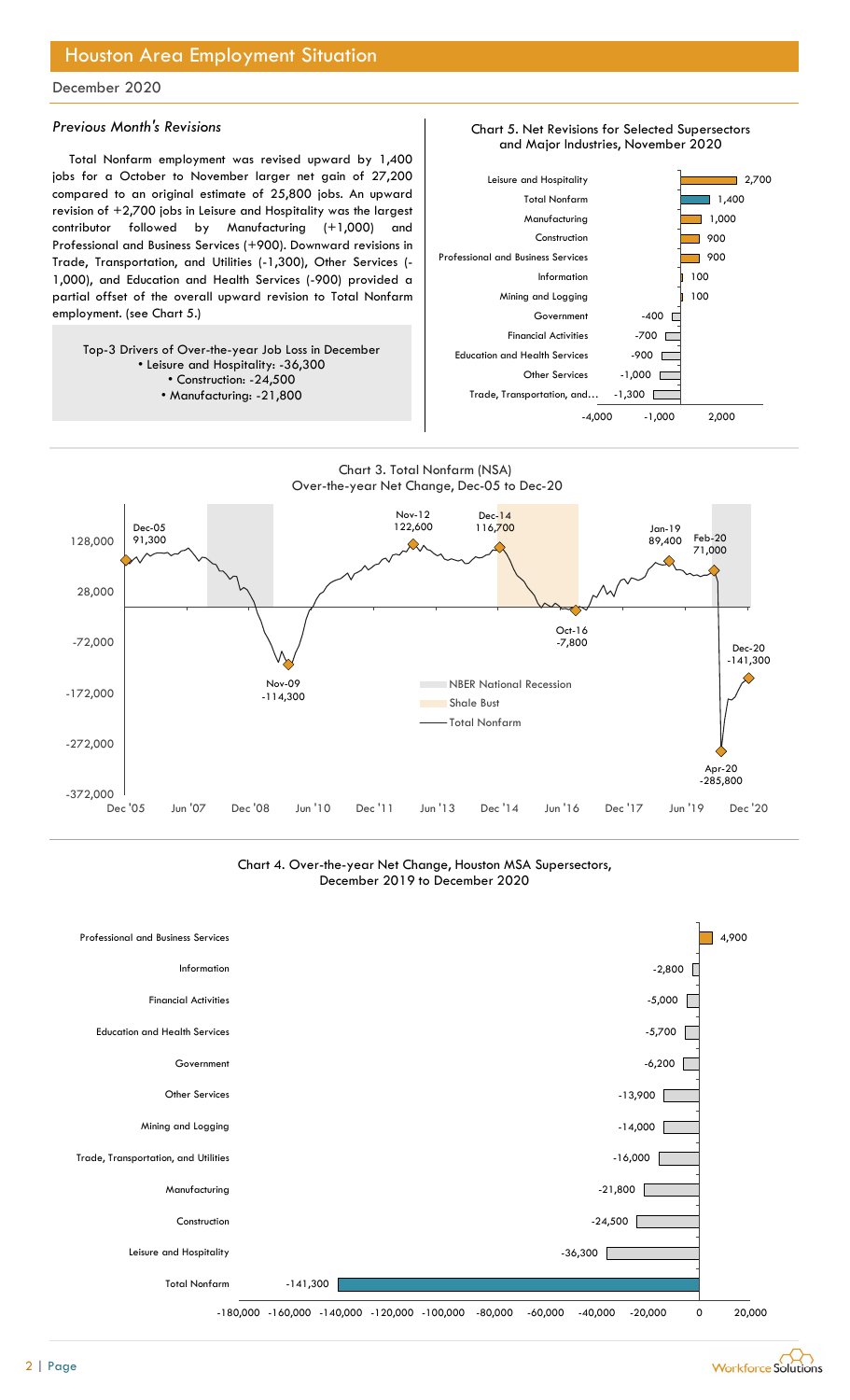## Supplemental Commentary

### A Look Back at 2020 through December

 December 2020's jobs report released today serves as a first look at the conclusion of a tumultuous year for the region and the world as a whole marked by a global pandemic and widespread economic disruption. The Houston metropolitan area began 2020 with over-the-year job growth of nearly 65,000 jobs or 2.1 percent, a pace consistent with the region's long-term historical average during periods of economic expansion. Thanks in part to the longest national economic expansion in history at 126 months, the local unemployment rate sat just above the all-time lows of 3.6 percent recorded multiple times throughout 2019. In addition, fall of 2019 marked the third consecutive year of the region's recovery from a collapse in the oil and gas industry that lasted from roughly late-2014 to late-2016. While off the highs, early-2020 saw a steady North American rig count at around 800 active rigs sustained by an average price for West Texas Intermediate of \$55 per barrel. In short, the Houston region was poised to enter 2020 relatively sound economic footing.[1][2]

 On December 31, 2019, the World Health Organization, the United Nations agency charged with establishing international public health standards and policies, received notice of a pneumonia-like condition of unknown origin affecting residents in Wuhan, China, which by January 3rd numbered at 44 cases.[3] By January 21st the U.S. Centers for Disease Control reported the first case of SARS-CoV-2, now known more commonly known as COVID-19 or "the coronavirus," in the continental United States with the first fatality, confirmed nearly two months later, having occurred on February 6th. By March 4th, the first confirmed case in Houston region appeared precipitating the cancellation of the Houston Rodeo and other major gatherings and a full-blown lockdown shortly thereafter.[4] Fast-forward to late-December 2020 early-January 2021, the national and local economies remain in a precarious state with virus resulting in nearly 25 million confirmed cases and 400,000 deaths nationally and 420,000 cases and 5,000 deaths across the Houston metropolitan area.

 On the job market front, by December 2020 the Houston area had recovered roughly 60 percent of the 350,000 jobs lost over the preceding March and April. This rate of recovery remains impressive compared to previous downturns where a return to pre-recession employment levels took three to four years. Nonetheless, given the ongoing effects of the pandemic for the foreseeable future, the current recovery rate is likely to improve only moderately with each new jobs report making for a full recovery in three to five years according to various predictions.

### Other Miscellaneous Observations

[1]Petroleum & Other Liquids - U.S. Energy Information Administration (EIA)

[2]North America Rig Count | Baker Hughes Rig Count

• On seasonally-adjusted basis, December's 12,300 jobs added over the month now stands as the best December on record for the Houston area. However, as with all monthly jobs estimates cautious interpretation is warranted until annual benchmark revisions and/or Quarterly Census of Employment and Wages are available.

• Professional and Business Services remains the only sector to show over-thye-year job growth in the wake of the pandemic employment in this sector up by 4,300 from December 2019.

• Mining and Logging, Manufacturing, and Whole Trade, which are all part of the oil and gas industry value chain, remain down from their losses in March and April 2020, i.e. they have yet to experience any meaningful job recovery and in fact have continued to lose jobs since that time. Recovery in these sectors is likely to be slow and occur after other sectors improve even with oil prices having returned to early-2019 levels and a total rig count at approximately 370 up from an all-time low of nearly 250 during summer 2020.

• December's unadjusted unemployment rate of 8 percent down from 8.9 in November continues the pattern of large month-to-month swings that have characterized much of 2020 after the initial disruption. Whether this is the result of genuine movements of large numbers of individuals in and out of employment each month or difficulties in the estimation processs is unclear. Weekly regular initial claims for unemployment insurance remain the range of 10,000 to 12,000 however Emergency Unemployent Compensation providing additional weeks of coverage suggests a growing segment of individuals who have exhausted their regular benefits.

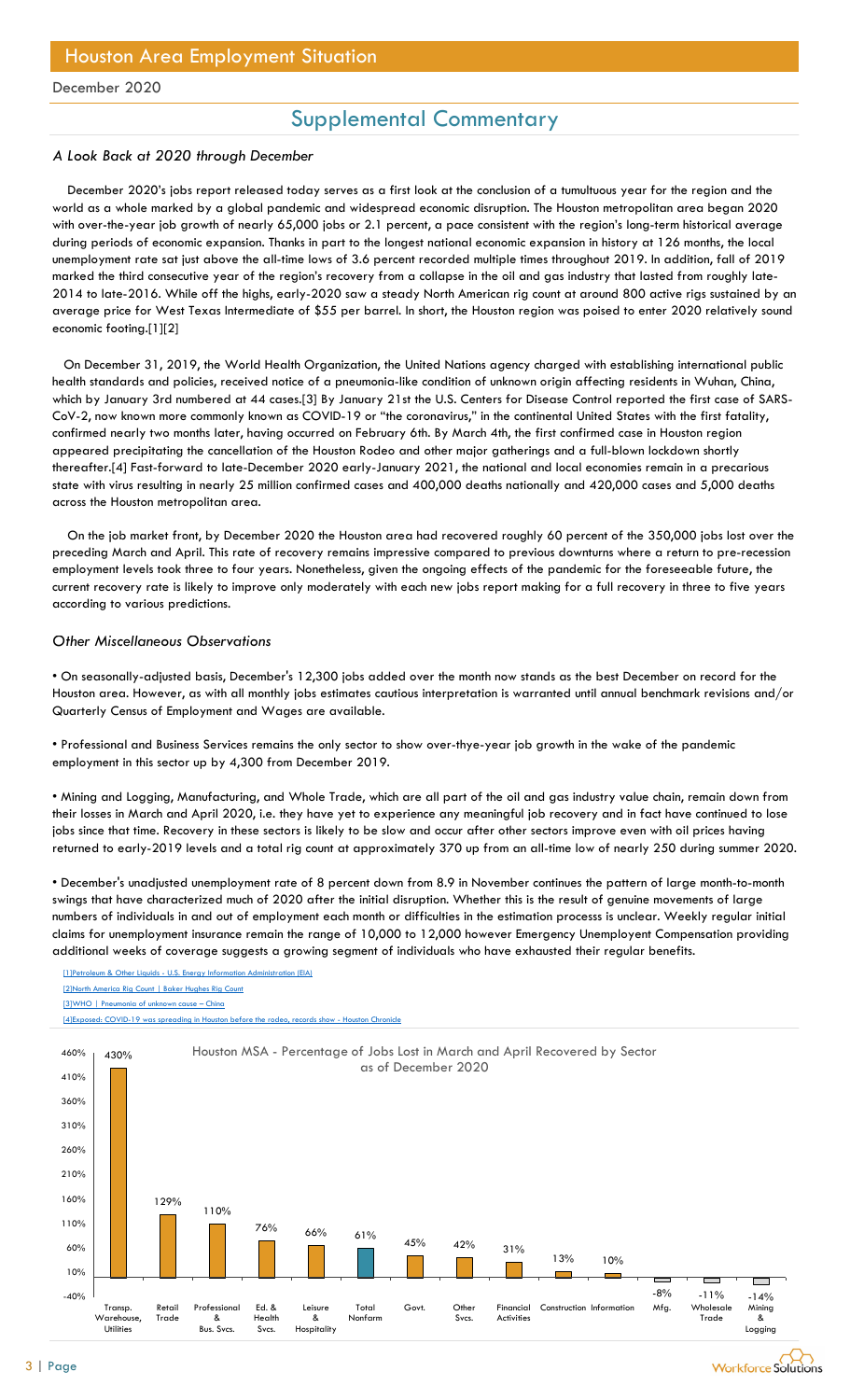## GAINING INDUSTRY HIGHLIGHTS

## Trade, Transportation, and Utilities

### Over-the-month Change

Trade, Transportation, and Utilities was the largest gaining sector over the month up 6,300 jobs, or 1.0 percent. (see Chart 6.) The largest all-time one-month gain on record for this sector occurred in November 2019, up 15,300 jobs. The largest decline on record occurred in April 2020, down -45,800 jobs. Historically in the month of December, Trade, Transportation, and Utilities has added an average of 8,100 jobs over the month, which indicates that this month's gains are slightly below the longterm average. Retail Trade was the largest contributor to the overall sector's increase, up 3,100 jobs over the month. The second-largest contributor was Transportation, Warehousing, and Utilities, which added 2,400 jobs from November to December. Lastly, Wholesale Trade contributed, 800 jobs. Trade, Transportation, and Utilities employment was revised downward by -1,300 jobs for a October to November smaller net gain of 14,600 compared to an original estimate of 15,900 jobs.

Year over year, Trade, Transportation, and Utilities was down  $\cdot$  percent over the past year. 16,000 jobs, or -2.5 percent. (see Chart 7.) The largest over-theyear gain on record for this sector occurred in November 2007, up 23,300 jobs. The largest decline on record occurred in April 2020, down -33,600 jobs. Wholesale Trade was the largest contributor to the overall sector's decline, down -19,000 jobs over the year. The second-largest declining contributor was Retail Trade, which lost -4,600 jobs from December a year ago. Lastly, Transportation, Warehousing, and Utilities offset a portion of the sector's losses with a gain of 7,600 jobs. Trade,



Over-the-year Change Transportation, and Utilities's share of Houston area Total Nonfarm Employment has risen from 20.3 percent to 20.8



This sector is composed of establishments wholesaling agriculture, mining, and manufactured goods; retailing goods in small quantities to the public incl. online; transporting passengers and cargo; warehousing and storage; and providing electricity, natural gas, water, and sewage removal. Of the three main component industries, Retail Trade accounts for a plurality of the sector's employment at 49 percent. (see Chart 8.) Across the Houston MSA, the concentration of jobs in the overall sector is 7 percent higher than the national average, due to a 30-percent higher concentration in Wholesale Trade primarily related to the oil and gas industry.





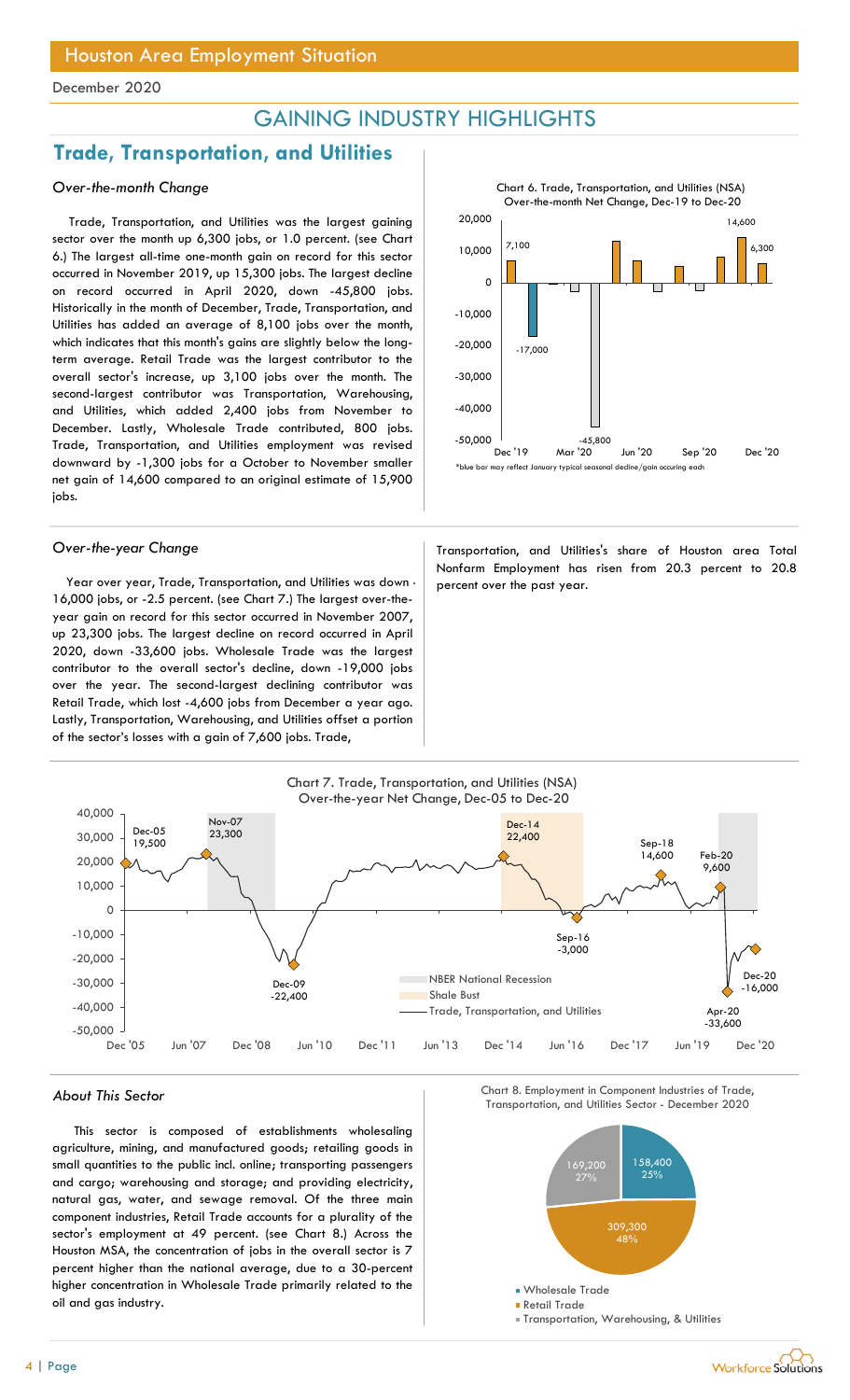## GAINING INDUSTRY HIGHLIGHTS

## Leisure and Hospitality and  $\frac{1}{2}$  October to November larger net gain of 3,300 compared to an

Leisure and Hospitality was the second-largest gaining sector over the month up 2,500 jobs, or 0.9 percent. (see Chart 9.) This was the largest-ever gain in the month of December since records began in 1990. The largest all-time one-month gain on record for this sector occurred in May 2020, up 46,100 jobs. The largest decline on record occurred in April 2020, down - 120,600 jobs. Historically in the month of December, Leisure and Hospitality has added an average of 700 jobs over the month, which indicates that this month's gains are substantially above the long-term average. Modest gains have typically been recorded in December punctuated by occasional losses and/or over-themonth net zero changes in employment. Accommodation and Food Services was the largest contributor to the overall sector's increase, up 2,300 jobs over the month. The second-largest contributor was Arts, Entertainment, and Recreation, which added 200 jobs from November to December. Leisure and Hospitality employment was revised upward by 2,700 jobs for a

Year over year, Leisure and Hospitality was down -36,300 jobs, or -10.9 percent. (see Chart 10.) This was the largest-ever year-over-year decline in the month of December since records began in 1990. Among sectors currently showing contraction, this sector is the third-fastest declining in percentage terms across the Houston area. Furthermore, 24.8 percent of total (gross) jobs lost across the region over the past year can be attributed to Leisure and Hospitality. The largest over-the-year gain on record for this sector occurred in January 2016, up 17,200 jobs. The largest decline on record occurred in April 2020, down -121,000 jobs.

original estimate of 600 jobs. Over-the-month Change



Over-the-year Change and Theorem Accommodation and Food Services was the largest contributor to the overall sector's decline, down -23,800 jobs over the year. The second-largest declining contributor was Arts, Entertainment, and Recreation, which lost -12,500 jobs from December a year ago. Since shedding -128,900 jobs over March and April 2020 due to the impact of COVID-19, this sector has recovered approximately 70 percent of jobs lost as of December. Leisure and Hospitality's share of Houston area Total Nonfarm Employment has fallen from 10.4 percent to 9.6 percent over the past year.



This sector is composed of establishments that produce and promote in live performances, events, of exhibits of historical, cultural, or educational interest or related to recreation or hobbies intended for public viewing; and provide customers with lodging and/or meals and beverages for immediate consumption. Of the two main component industries, Accommodation and Food Services accounts for the majority of the sector's employment at 92 percent. (see Chart 11.) Across the Houston MSA, the concentration of jobs in the overall sector is 9 percent higher than the national average.





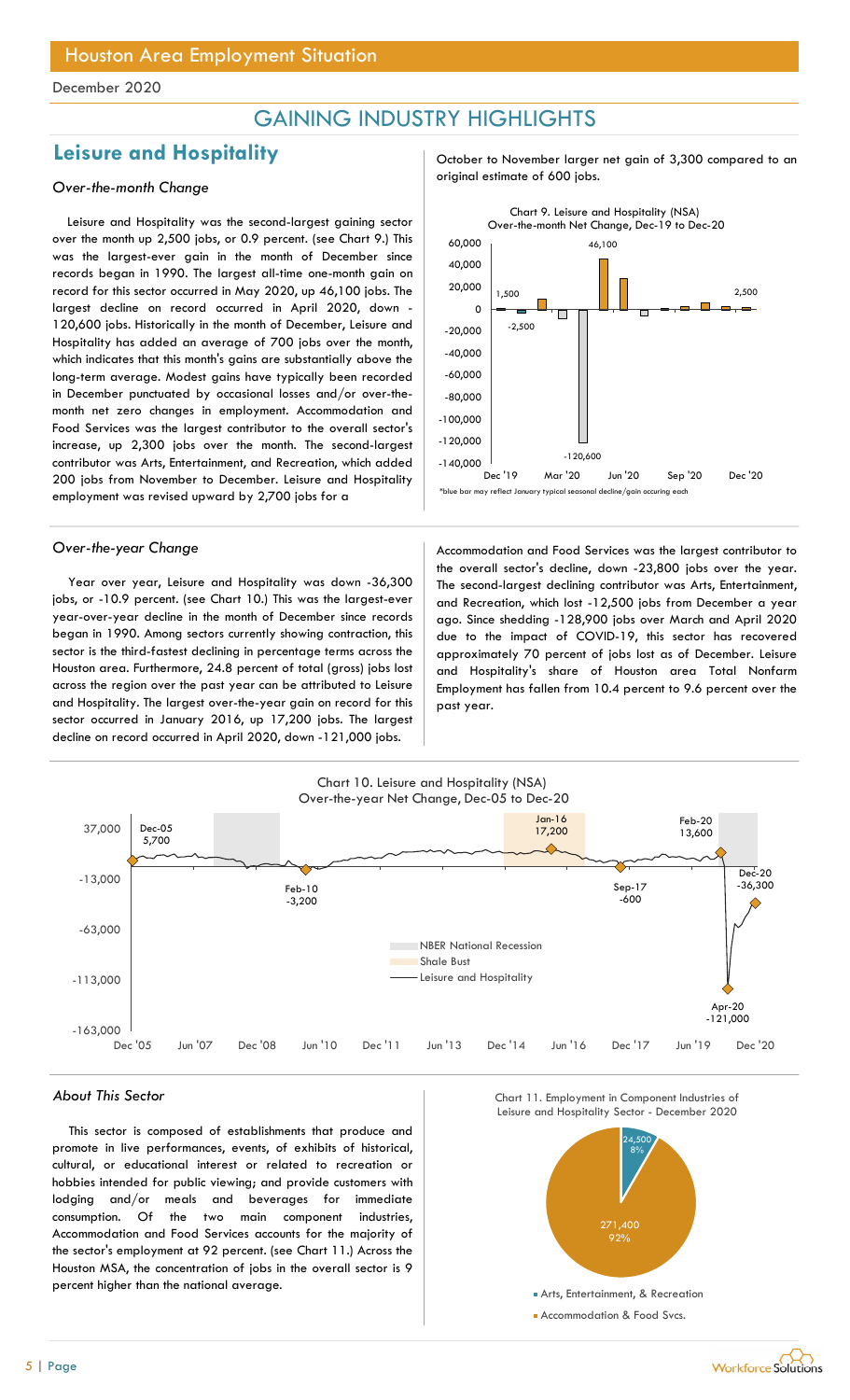## GAINING INDUSTRY HIGHLIGHTS

## **Education and Health Services** and  $\frac{1}{2}$  original estimate of 5,000 jobs.

### Over-the-month Change

Education and Health Services was the third-largest gaining sector over the month up 1,900 jobs, or 0.5 percent. (see Chart 12.) This was the largest-ever gain in the month of December since records began in 1990. The largest all-time one-month gain on record for this sector occurred in May 2020, up 19,700 jobs. The largest decline on record occurred in April 2020, down - 47,400 jobs. Historically in the month of December, Education and Health Services has added an average of 600 jobs over the month, which indicates that this month's gains are substantially above the long-term average. Health Care and Social Assistance was the largest contributor to the overall sector's increase, up 2,000 jobs over the month. One component industry that provided a partial offset was Educational Services, which lost - 100 jobs from November to December. Education and Health Services employment was revised downward by -900 jobs for a October to November smaller net gain of 4,100 compared to an

Year over year, Education and Health Services was down - 5,700 jobs, or -1.4 percent. (see Chart 13.) This was the largestever year-over-year decline in the month of December since records began in 1990. The largest over-the-year gain on record for this sector occurred in March 2015, up 17,600 jobs. The largest decline on record occurred in April 2020, down - 32,800 jobs. Health Care and Social Assistance was the largest contributor to the overall sector's decline, down -5,700 jobs over the year. One component industry, Educational Services, saw no change from December a year ago. Since shedding -46,800



Over-the-year Change in the impact of COVID-19, jobs over March and April 2020 due to the impact of COVID-19, this sector has recovered approximately 80 percent of jobs lost as of December. Education and Health Services's share of Houston area Total Nonfarm Employment has risen from 12.8 percent to 13.2 percent over the past year.



This sector is composed of establishments that provide private education services (i.e. excluding pubicly-funded primary, secondary, and postsecondary institutions) and establishments that provide healthcare and social assistance to individuals. Of the two main component industries, Health Care and Social Assistance accounts for the majority of the sector's employment at 84 percent. (see Chart 14.) Across the Houston MSA, the concentration of jobs in the overall sector is 19 percent less than the national average, despite the high physical concentration of healthcare jobs centered around Texas Medical Center.

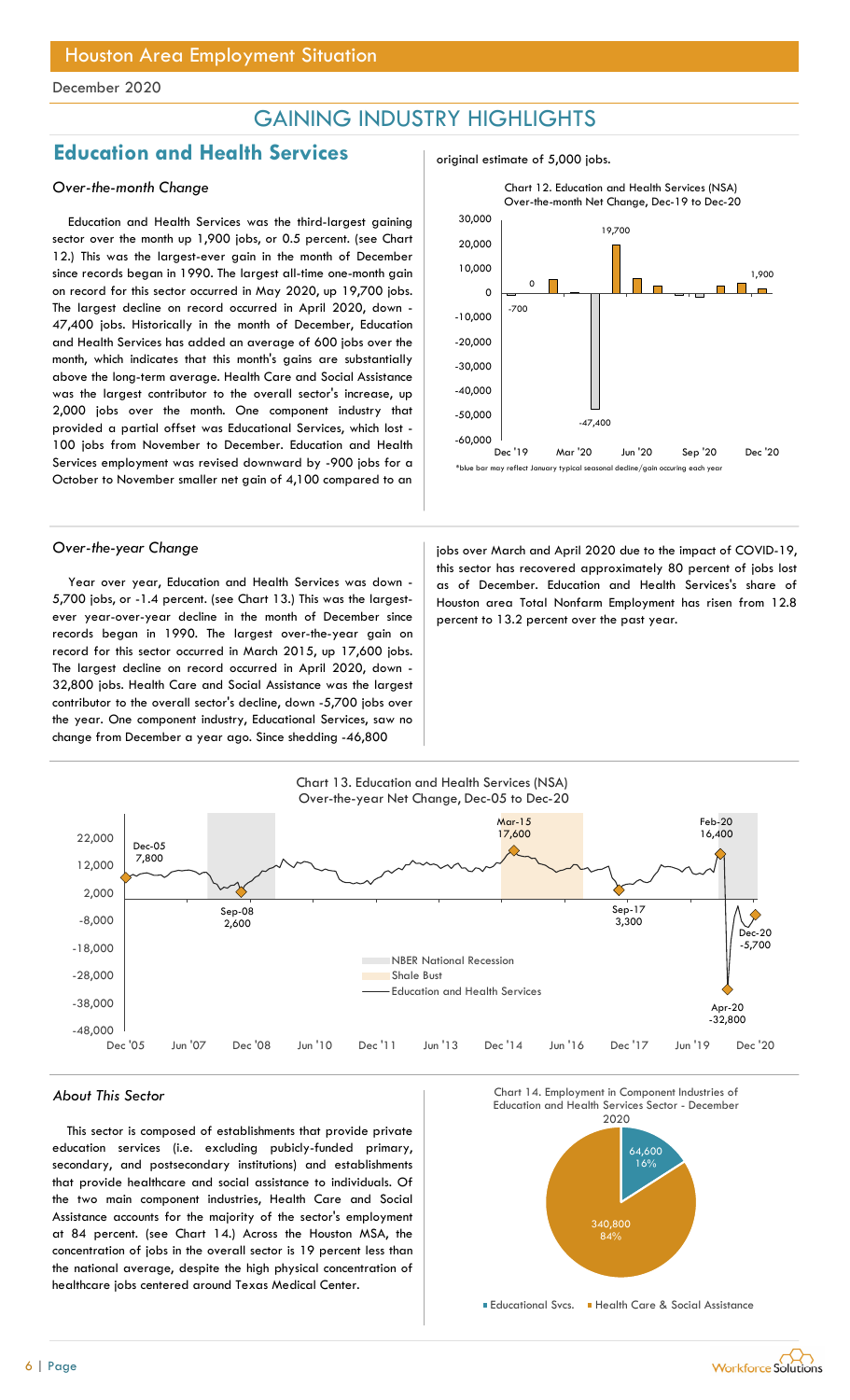## GAINING INDUSTRY HIGHLIGHTS

Government also saw an increase over the month up 1,500 jobs, or 0.4 percent. (see Chart 15.) The largest all-time onemonth gain on record for this sector occurred in September 2020, up 25,100 jobs. The largest decline on record occurred in April 2020, down -11,500 jobs. Historically in the month of December, Government has lost an average of -400 jobs over the month, which indicates that this month's gains are substantially in contrast to the long-term average decline. Government, which includes primary, secondary, and postsecondary public education has in recent years begun posting slight gains in December possibly due mid-year staff replacement and/or additional hiring as final enrollment counts are received. Local Government was the largest contributor to the overall sector's increase, up 2,400 jobs over the month. The second-largest contributor was Federal Government, which added 500 jobs from November to December. Lastly, State Government offset a portion of the sector's gains with a loss of -1,400 jobs. Government

Year over year, Government was down -6,200 jobs, or -1.5 percent. (see Chart 16.) The largest over-the-year gain on record for this sector occurred in May 2010, up 19,100 jobs. The largest decline on record occurred in January 2012, down - 17,100 jobs. State Government was the largest contributor to the overall sector's decline, down -5,400 jobs over the year. The second-largest declining contributor was Local Government, which lost -1,600 jobs from December a year ago. Lastly, Federal Government offset a portion of the sector's losses with a gain of 800 jobs. Since shedding -10,100 jobs over March and

Government employment was revised downward by -400 jobs for a October to November smaller net gain of 5,000 compared to an original<br>estimate of 5,400 jobs.



Over-the-year Change 2020 due to the impact of COVID-19, this sector has recovered approximately 40 percent of jobs lost as of December. Government's share of Houston area Total Nonfarm Employment has risen from 13.3 percent to 13.7 percent over the past year.



#### About This Sector

This sector consists of establishments of federal, state, and local government agencies that administer, oversee, and manage public programs and have executive, legislative, or judicial authority over other institutions within a given area that are not performed by private establishments. For MSA data, this includes public education but excludes healthcare. Of the three main component industries, Local Government accounts for the majority of the sector's employment at 73 percent. (see Chart 17.) Across the Houston MSA, the concentration of jobs in the overall Government sector is 9 percent less than the national average.





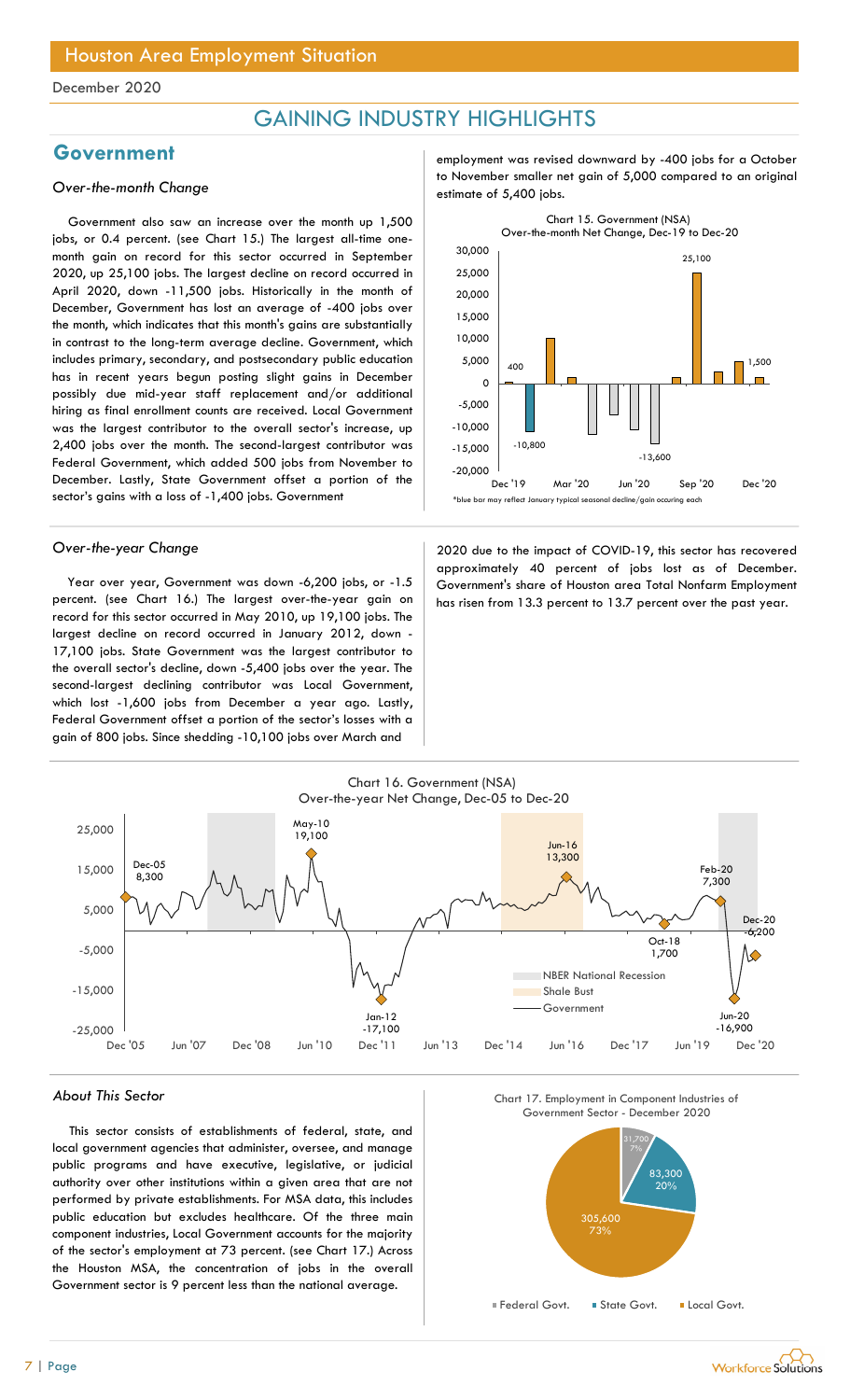## GAINING INDUSTRY HIGHLIGHTS

## Professional and Business Services and complete erasure of losses resulting in a net gain of 100

Professional and Business Services also saw an increase over the month up 1,300 jobs, or 0.3 percent. (see Chart 18.) The largest all-time one-month gain on record for this sector occurred in June 2020, up 14,300 jobs. The largest decline on record occurred in April 2020, down -24,700 jobs. Historically in the month of December, Professional and Business Services has added an average of 800 jobs over the month, which indicates that this month's gains are slightly above the long-term average. Administrative and Support and Waste Management and Remediation Services was the largest contributor to the overall sector's increase, up 2,500 jobs over the month. One component industry that provided a partial offset was Management of Companies and Enterprises, which lost -100 jobs from November to December. Lastly, Professional, Scientific, and Technical Services offset a portion of the sector's gains with a loss of - 1,100 jobs. Professional and Business Services employment was revised upward by 900 jobs for a October to November

Year over year, Professional and Business Services was up 4,900 jobs, or 1.0 percent. (see Chart 19.) Furthermore, 100.0 percent of total (gross) jobs added across the region over the past year can be attributed to Professional and Business Services. The largest over-the-year gain on record for this sector occurred in November 2012, up 30,800 jobs. The largest decline on record occurred in October 2009, down -35,100 jobs. Professional, Scientific, and Technical Services was the largest contributor to the overall sector's increase, up 6,400 jobs over the year. The second-largest contributor was Administrative

compared to an original estimate of -800 jobs. Over-the-month Change



Over-the-year Change and Support and Waste Management and Remediation Services, which added 600 jobs from December a year ago. Lastly, Management of Companies and Enterprises offset a portion of the sector's gains with a loss of -2,100 jobs. Since shedding - 27,000 jobs over March and April 2020 due to the impact of COVID-19, this sector has recovered approximately 110 percent of jobs lost as of December. Professional and Business Services's share of Houston area Total Nonfarm Employment has risen from 16.0 percent to 16.9 percent over the past year.



#### About This Sector

This sector is composed of establishments specializing in professional, scientific, and technical activities; managment of establishments holding equity interests in order to influence management decisions; and office administration, hiring of personnel, security, cleaning, and waste disposal. Of the three main component industries, Professional, Scientific, and Technical Services accounts for a plurality of the sector's employment at 49 percent. (see Chart 20.) Across the Houston MSA, the concentration of jobs in the overall sector is 17 percent higher than the national average, due to a 24-percent higher concentration in Professional, Scientific, and Technical Services serving the oil and gas industry.



Mgmt. of Companies & Enterprises

Admin. & Support & Waste Mgmt. & Remediation Svcs.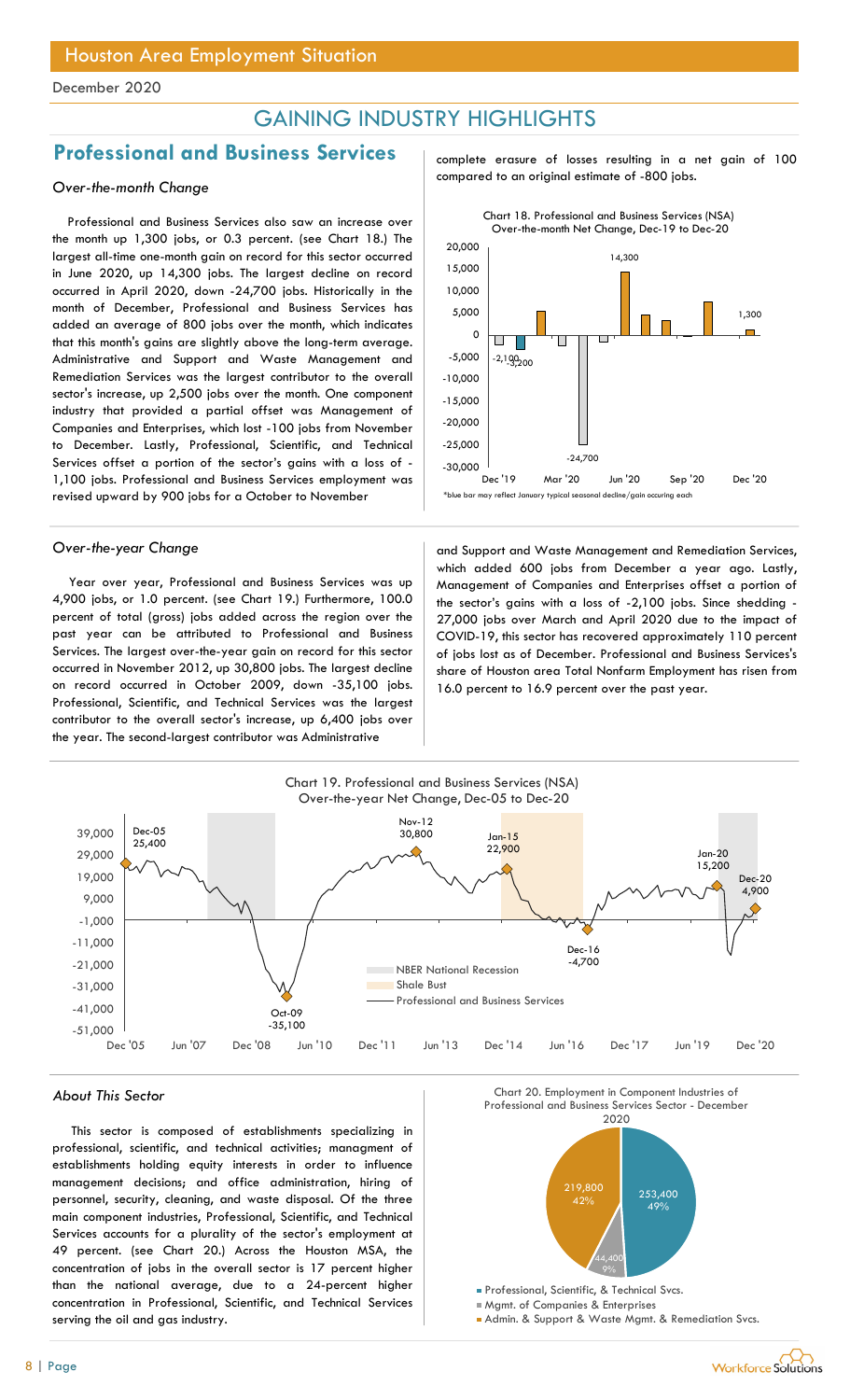## GAINING INDUSTRY HIGHLIGHTS

## **Other Services**

### Over-the-month Change

Other Services also saw an increase over the month up 600 jobs, or 0.6 percent. (see Chart 21.) The largest all-time onemonth gain on record for this sector occurred in June 2020, up 6,600 jobs. The largest decline on record occurred in April 2020, down -28,500 jobs. Historically in the month of December, Other Services has lost an average of -10 jobs over the month, which indicates that this month's gains are substantially in contrast to the long-term average decline. Gains in this sector have been recorded roughly two-thirds of the time over the past two and a half decades. NOTE: No subsector is published at the MSA level by the CES survey. See below for additional information. Other Services employment was revised downward by -1,000 jobs for a October to November complete erasure of gains leaving a net loss of -300 compared to an original estimate of 700 jobs.



Year over year, Other Services was down -13,900 jobs, or - 11.8 percent. (see Chart 22.) This was the largest-ever yearover-year decline in the month of December since records began in 1990. Among sectors currently showing contraction, this sector is the second-fastest declining in percentage terms across the Houston area. The largest over-the-year gain on record for this sector occurred in March 2020, up 5,900 jobs. The largest decline on record occurred in May 2020, down -25,100 jobs. NOTE: No subsector is published at the MSA level by the CES survey. See below for additional information. Since shedding

Over-the-year Change and Change and Cover-the-year Change of the impact of COVID-19, this sector has recovered approximately 40 percent of jobs lost as of December. Other Services's share of Houston area Total Nonfarm Employment has fallen from 3.7 percent to 3.4 percent over the past year.



#### About This Sector

This sector comprises establishments engaged in services not classified elsewhere such as equipment and machinery repair, religious activities, grantmaking, advocacy, and providing drycleaning and laundry services, and personal care services. Of the three main component industries, Personal and Laundry Services accounts for a plurality of the sector's employment at 48 percent as a subsector where self-employment is prevalent (source: Census - Non Employer Statistics and BLS - Quarterly Census of Employment and Wages). (see Chart 23.) Across the Houston MSA, the concentration of jobs in the overall Other Services sector is 11 percent less than the national average.





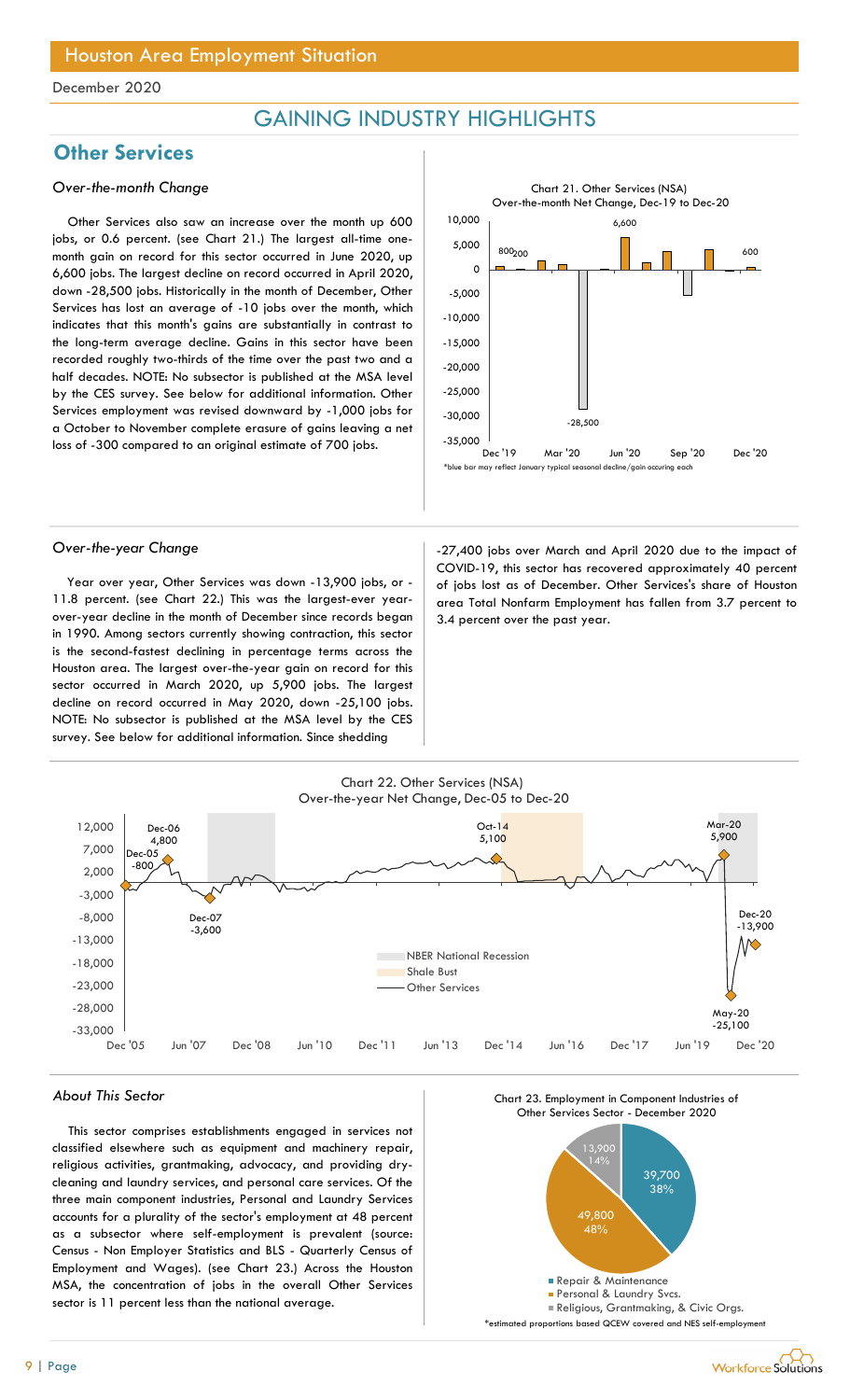## GAINING INDUSTRY HIGHLIGHTS

## Mining and Logging

## Over-the-month Change

Mining and Logging also saw an increase over the month up 500 jobs, or 0.8 percent. (see Chart 24.) The largest all-time onemonth gain on record for this sector occurred in June 2011, up 2,800 jobs. The largest decline on record occurred in April 2020, down -8,600 jobs. Historically in the month of December, Mining and Logging has added an average of 500 jobs over the month, which indicates that this month's gains are on par with the longterm average. Oil and Gas Extraction was the largest contributor to the overall sector's increase, up 400 jobs over the month. The second-largest contributor was Other Mining and Logging Undefined, which added 200 jobs from November to December. Lastly, Support Activities for Mining offset a portion of the sector's gains with a loss of -100 jobs. Mining and Logging employment was revised upward by 100 jobs for a October to November complete erasure of losses resulting in a net change of zero compared to an original estimate of -100 jobs.

Year over year, Mining and Logging was down -14,000 jobs, or -17.8 percent. (see Chart 25.) Among sectors currently showing contraction, this sector is the fastest declining in percentage terms across the Houston area. The largest over-theyear gain on record for this sector occurred in December 2011, up 11,900 jobs. The largest decline on record occurred in December 2015, down -21,800 jobs. Support Activities for Mining was the largest contributor to the overall sector's decline, down -11,100 jobs over the year. The second-largest declining contributor was Oil and Gas Extraction, which lost -2,600 jobs

2,000  $-400$   $-1$   $-1$ -2,000 -8,600 1,900 500 -10,000 bec'le by the sep to the 19 Mar '20 Jun '20 Sep '20 -8,000 -6,000 -4,000 -2,000 ㅇ├<del>─────────</del>────────<del>────</del> 2,000  $4,000$  and  $4,000$  and  $4,000$  and  $4,000$  and  $4,000$  and  $4,000$  and  $4,000$  and  $4,000$  and  $4,000$  and  $4,000$  and  $4,000$  and  $4,000$  and  $4,000$  and  $4,000$  and  $4,000$  and  $4,000$  and  $4,000$  and  $4,000$  and  $4,00$ Chart 24. Mining and Logging (NSA)<br>
Over-the-month Net Change, Dec-19 to Dec-20<br>
1,900<br>
2,000<br>
2,000<br>
Dec '19 Mar '20 Jun '20 Sep '20 Dec '20<br>
Dec '19 Mar '20 Jun '20 Sep '20 Dec '20<br>
UPO Lastly. Other Mining, and Loggine Over-the-month Net Change, Dec-19 to Dec-20  $+$  HIGHLIGHTS<br>
Over-the-month Net Change, Dec-19 to Dec-20<br>
4,000<br>
2,000<br>
2,000<br>
4,000<br>
-8,000<br>
-8,000<br>
-8,000<br>
-8,000<br>
-8,000<br>
-8,000<br>
-8,000<br>
-8,000<br>
-8,000<br>
-8,000<br>
-8,000<br>
-8,000<br>
-8,000<br>
-8,000<br>
-8,000<br>
-8,000<br>
-8,0

Chart 24. Mining and Logging (NSA)

Over-the-year Change a strategies are a strategies of a year ago. Lastly, Other Mining and Logging Undefined subtracted, -300 jobs. Since shedding -8,500 jobs over March and April 2020 due to the impact of COVID-19, this sector continues to post losses resulting in total employment that remains -10 percent below levels reported in February 2020. Mining and Logging's share of Houston area Total Nonfarm Employment has fallen from 2.4 percent to 2.1 percent over the past year.



#### About This Sector

This sector comprises establishments extracting naturally occurring minerals such as coal and ores; liquid minerals, such as crude petroleum and natural gas; and timber. Of the three main component industries, Oil and Gas Extraction accounts for a slight majority of the sector's employment at just over 54 percent. (see Chart 26.) Across the Houston MSA, the concentration of jobs in the overall Mining and Logging sector is 4.8 times the national average, due to the region's role as a global hub for the oil and gas industry.

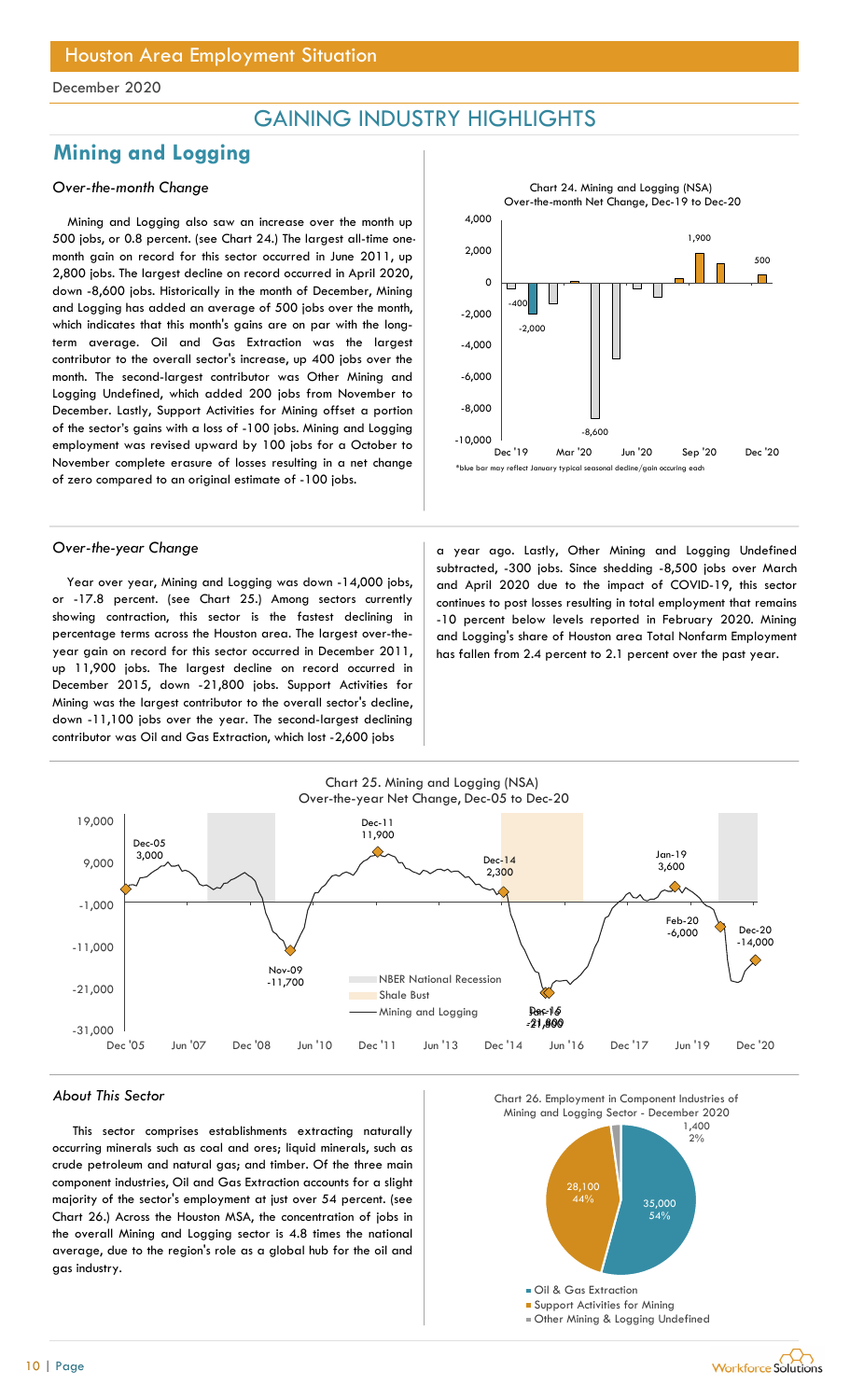## GAINING INDUSTRY HIGHLIGHTS

## **Manufacturing**

### Over-the-month Change

Manufacturing also saw an increase over the month up 400 jobs, or 0.2 percent. (see Chart 27.) The largest all-time onemonth gain on record for this sector occurred in May 2020, up 3,700 jobs. The largest decline on record occurred in April 2020, down -11,600 jobs. Historically in the month of December, Manufacturing has added an average of 700 jobs over the month, which indicates that this month's gains are slightly below the long-term average. Non-Durable Goods was the largest contributor to the overall sector's increase, up 400 jobs over the month. One component industry, Durable Goods, saw no change from November to December. Manufacturing employment was revised upward by 1,000 jobs for a October to November smaller net loss of -1,600 compared to an original estimate of - 2,600 jobs.



Year over year, Manufacturing was down -21,800 jobs, or - 9.3 percent. (see Chart 28.) Furthermore, 14.9 percent of total (gross) jobs lost across the region over the past year can be attributed to Manufacturing. The largest over-the-year gain on record for this sector occurred in June 2012, up 17,700 jobs. The largest decline on record occurred in November 2009, down - 28,800 jobs. Durable Goods was the largest contributor to the overall sector's decline, down -21,500 jobs over the year. The second-largest declining contributor was Non-Durable Goods, which lost -300 jobs from December a year ago. Since

Over-the-year Change shedding -13,300 jobs over March and April 2020 due to the impact of COVID-19, this sector continues to post losses resulting in total employment that remains -10 percent below levels reported in February 2020. Manufacturing's share of Houston area Total Nonfarm Employment has fallen from 7.3 percent to 6.9 percent over the past year.



#### About This Sector

This sector comprises establishments engaged in the mechanical, physical, or chemical transformation of materials, substances, or components into new products. Of the two main component industries, Durable Goods accounts for the majority of the sector's employment at 60 percent. (see Chart 29.) Across the Houston MSA, the concentration of jobs in the overall Manufacturing sector is 19 percent less than the national average.

Chart 29. Employment in Component Industries of

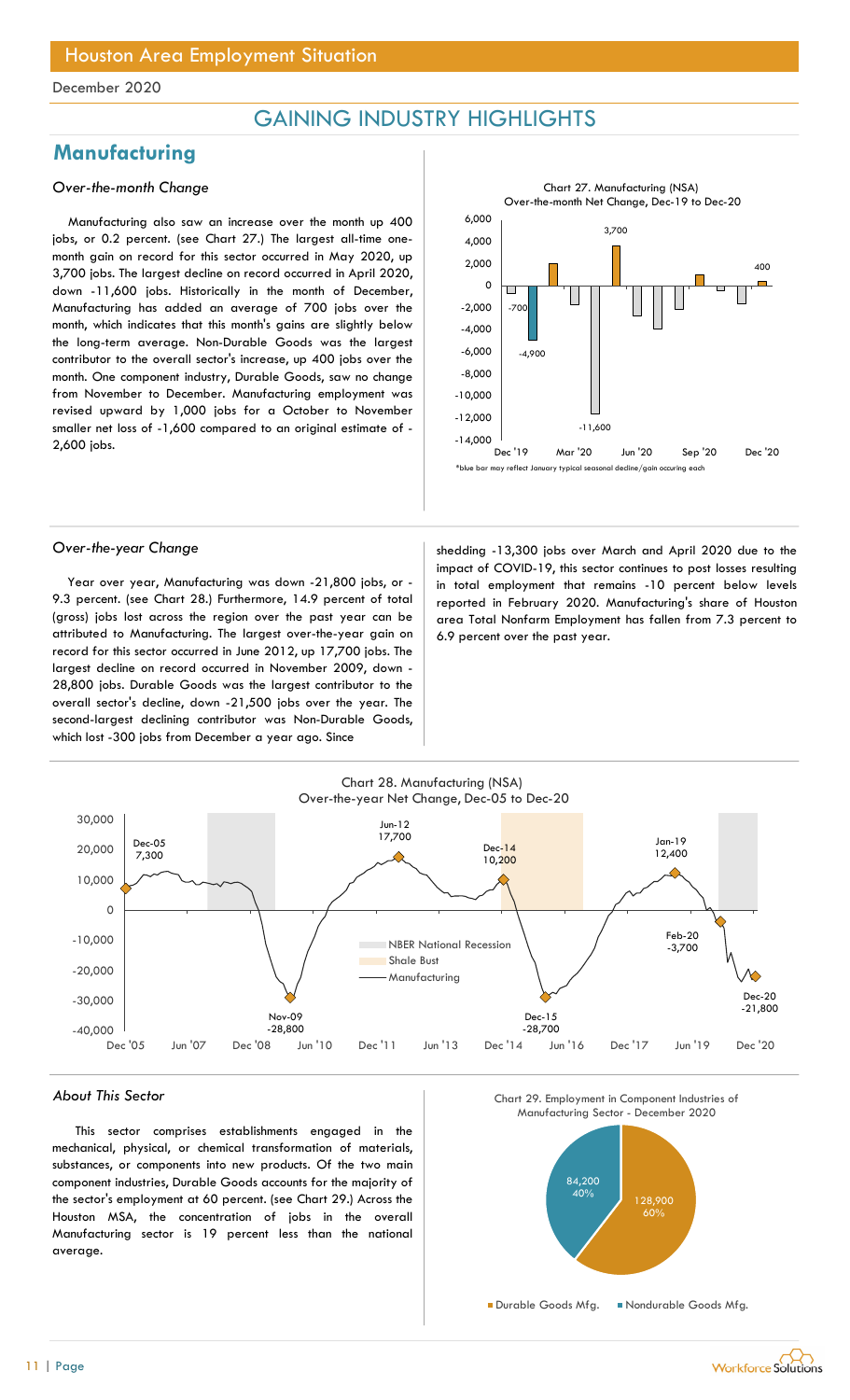## DECLINING INDUSTRY HIGHLIGHTS

## **Construction**

### Over-the-month Change

Construction was the largest declining sector over the month down -3,800 jobs, or -1.7 percent. (see Chart 30.) The largest all-time one-month gain on record for this sector occurred in February 2019, up 7,300 jobs. The largest decline on record occurred in April 2020, down -25,200 jobs. Historically in the month of December, Construction has lost an average of -900 jobs over the month, which indicates that this month's losses are substantially larger than the long-term average decline. Job losses in Construction have been typical in most Decembers since records began. Specialty Trade Contractors was the largest contributor to the overall sector's decline, down -2,200 jobs over the month. The second-largest declining contributor was Construction of Buildings, which lost -1,200 jobs from November to December. Lastly, Heavy and Civil Engineering Construction subtracted, -400 jobs. Construction employment was revised upward by 900 jobs for a October to November larger net gain of 1,100 compared to an original estimate of 200 jobs.

Year over year, Construction was down -24,500 jobs, or -10.1 percent. (see Chart 31.) Furthermore, 16.8 percent of total (gross) jobs lost across the region over the past year can be attributed to Construction. The largest over-the-year gain on record for this sector occurred in December 2014, up 19,700 jobs. The largest decline on record occurred in November 2009, down -33,700 jobs. Specialty Trade Contractors was the largest contributor to the overall sector's decline, down -11,800 jobs over the year. The second-largest declining contributor was Heavy and Civil Engineering Construction, which lost -6,400 jobs



Over-the-year Change from December a year ago. Lastly, Construction of Buildings subtracted, -6,300 jobs. Since shedding -31,300 jobs over March and April 2020 due to the impact of COVID-19, this sector has recovered approximately 10 percent of jobs lost as of December. Construction's share of Houston area Total Nonfarm Employment has fallen from 7.5 percent to 7.1 percent over the past year.



#### About This Sector

This sector comprises establishments engaged in the construction of buildings, infrastructure, site preparation and subdivision, and specialty trades e.g. masonry, painting, and electrical work. Of the three main component industries, Specialty Trade Contractors accounts for a plurality of the sector's employment at 49 percent. (see Chart 32.) Across the Houston MSA, the concentration of jobs in the overall Construction sector is 39 percent higher than the national average, due to 2.7 times more jobs in Heavy and Civil Engineering Construction related to turnaround maintenance of petrochemical facilities.



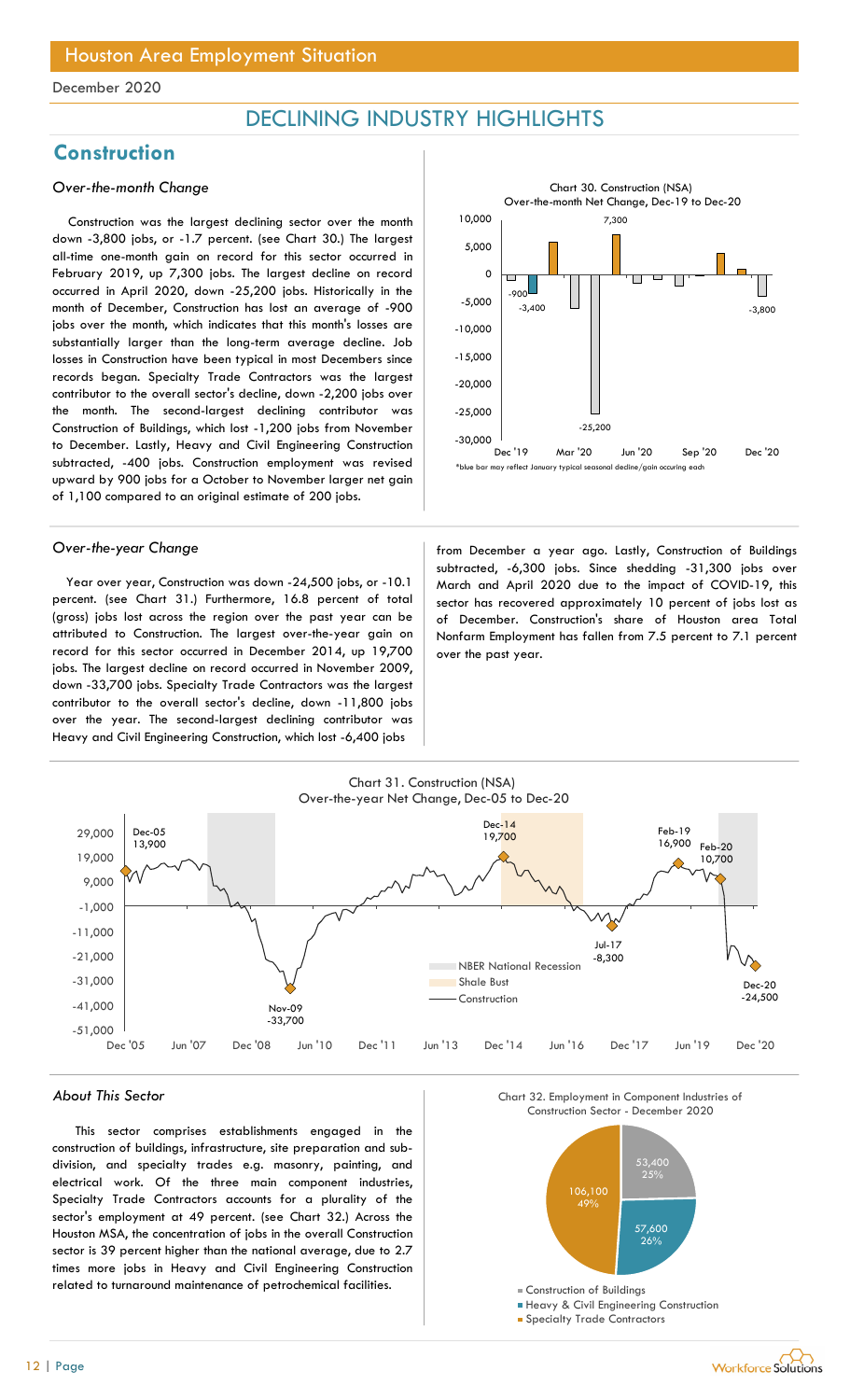## DECLINING INDUSTRY HIGHLIGHTS

## Financial Activities

## Over-the-month Change

Financial Activities was the second-largest declining sector over the month down -500 jobs, or -0.3 percent. (see Chart 33.) This was the largest-ever decline in the month of December since records began in 1990. The largest all-time one-month gain on record for this sector occurred in October 2020, up 2,100 jobs. The largest decline on record occurred in April 2020, down - 5,200 jobs. Historically in the month of December, Financial Activities has added an average of 500 jobs over the month, which indicates that this month's losses are substantially in contrast to the long-term average gain. Real Estate and Rental and Leasing was the largest contributor to the overall sector's decline, down -700 jobs over the month. One component industry that provided a partial offset was Finance and Insurance, which gained 200 jobs from November to December. Financial Activities employment was revised downward by -700 jobs for a October to November complete loss of gains resulting in a net change of zero compared to an original estimate of 700 jobs.

Year over year, Financial Activities was down -5,000 jobs, or - 3.0 percent. (see Chart 34.) The largest over-the-year gain on record for this sector occurred in September 1998, up 9,000 jobs. The largest decline on record occurred in August 2009, down -6,300 jobs. Real Estate and Rental and Leasing was the largest contributor to the overall sector's decline, down -6,500 jobs over the year. One component industry that provided a partial offset was Finance and Insurance, which gained 1,500 jobs from December a year ago. Since shedding -5,400 jobs over March and April 2020 due to the impact of COVID-19,



Over-the-year Change this sector has recovered approximately 30 percent of jobs lost as of December. Financial Activities's share of Houston area Total Nonfarm Employment has remained constant at 5.3 percent over the past year.



#### About This Sector

This sector is composed of establishments renting, leasing, or allowing use of assets, and financial transactions such as creation, liquidation, or change in ownership of financial assets, underwriting of insurance, and annuities. Of the two main component industries, Finance and Insurance accounts for the majority of the sector's employment at 64 percent. (see Chart 35.) Across the Houston MSA, the concentration of jobs in the overall Financial Activities sector is 12 percent less than the national average, due to a 24-percent lower concentration in Finance and Insurance offsetting a 22-percent higher concentration in Real Estate and Rental and Leasing.

Chart 35. Employment in Component Industries of



Real Estate & Rental & Leasing Finance & Insurance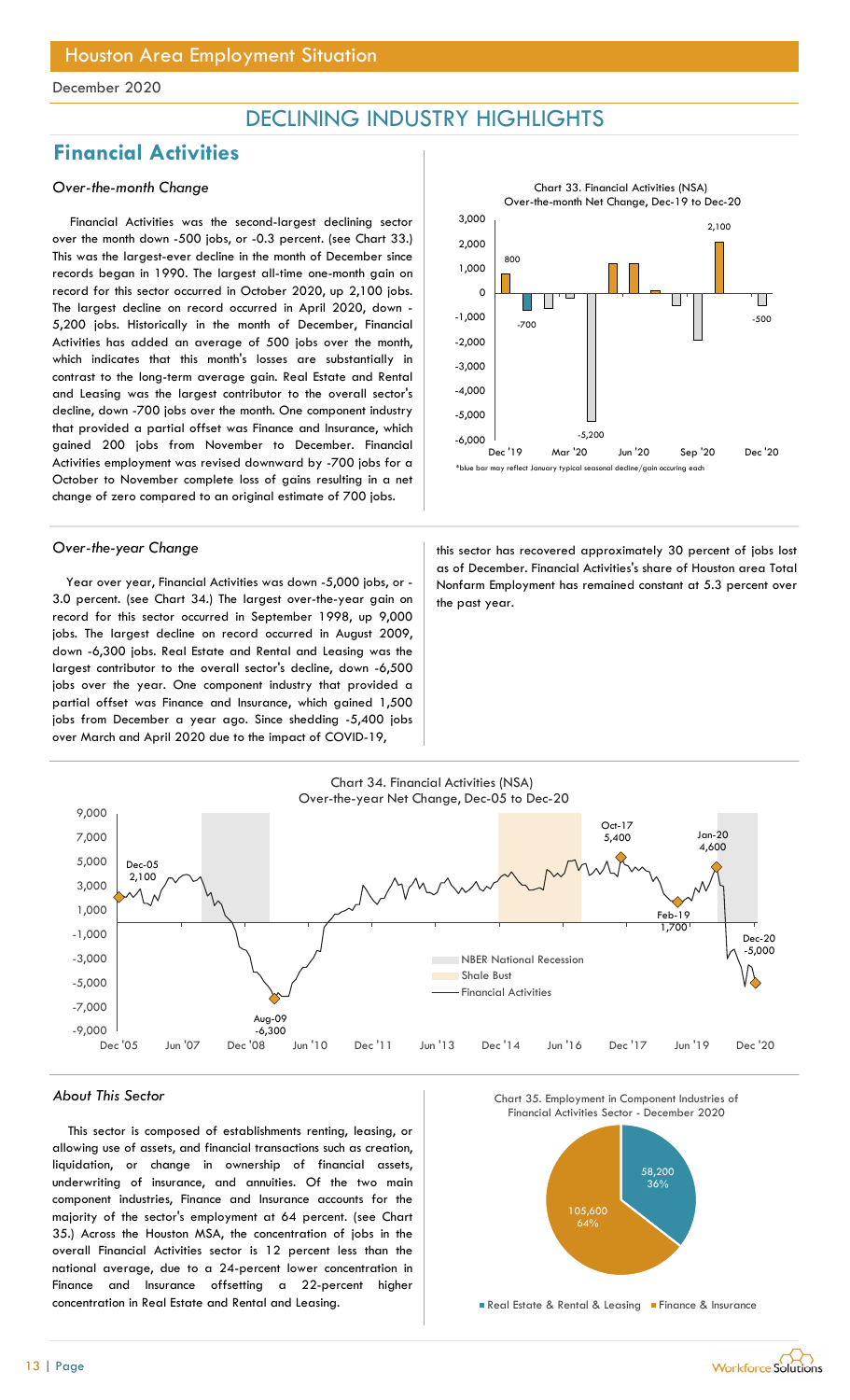## DECLINING INDUSTRY HIGHLIGHTS

## Information

### Over-the-month Change

Information was the third-largest declining sector over the month down -100 jobs, or -0.3 percent. (see Chart 36.) The largest all-time one-month gain on record for this sector occurred in July 1994, up 1,500 jobs. The largest decline on record occurred in April 2020, down -3,100 jobs. Historically in the month of December, Information has added an average of 200 jobs over the month, which indicates that this month's losses are moderately in contrast to the long-term average gain. Other Information Undefined was the largest contributor to the overall sector's decline, down -700 jobs over the month. One component industry that provided a partial offset was Telecommunications, which gained 600 jobs from November to December. Information employment was revised upward by 100 jobs for a October to November larger net gain of 900 compared to an original estimate of 800 jobs.



Year over year, Information was down -2,800 jobs, or -8.6  $\vert$  over the past year. percent. (see Chart 37.) The largest over-the-year gain on record for this sector occurred in June 1997, up 4,600 jobs. The largest decline on record occurred in April 2002, down -7,000 jobs. Other Information Undefined was the largest contributor to the overall sector's decline, down -2,400 jobs over the year. The second-largest declining contributor was Telecommunications, which lost -400 jobs from December a year ago. Since shedding - 3,100 jobs over March and April 2020 due to the impact of COVID-19, this sector has recovered approximately 10 percent

Over-the-year Change and a state of jobs lost as of December. Information's share of Houston area Total Nonfarm Employment has remained constant at 1.0 percent



#### About This Sector

This sector comprises establishments producing and distributing information and cultural products, e.g. traditional and online news publishing; software publishing; the motion picture and sound recording; TV broadcasting; and telecommunications. Of the two main component industries, Other Information Undefined accounts for a slight majority of the sector's employment at just over 55 percent. (see Chart 38.) Across the Houston MSA, the concentration of jobs in the overall Information sector is 47 percent less than the national average.



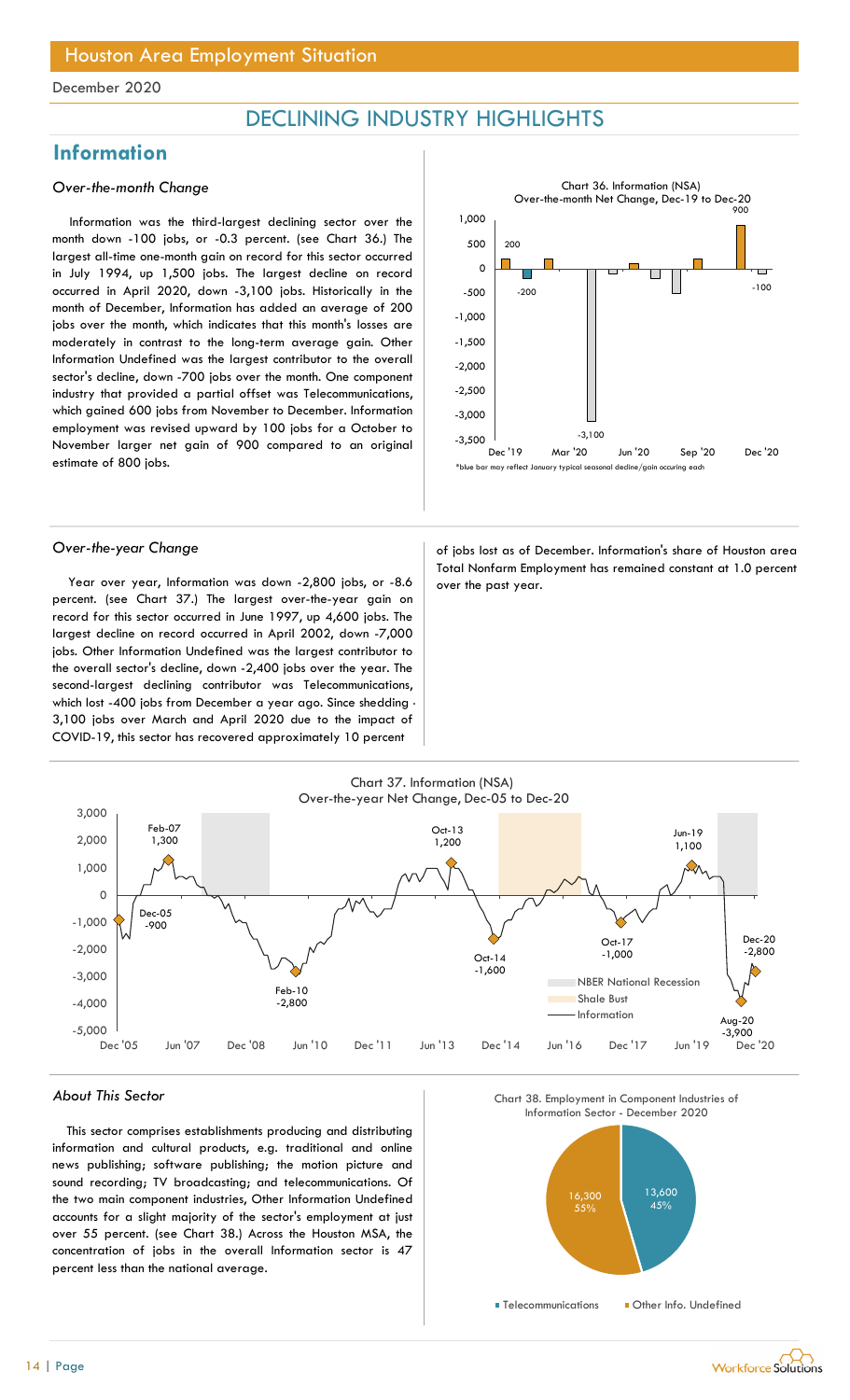## Unemployment Rates

## Not-Seasonally Adjusted

The Houston MSA (not-seasonally-adjusted) unemployment rate stood at 8.0 percent in December, down from November's 8.9 percent and up from 3.6 percent a year ago. This was above the statewide rate of 7.1 percent and above the national rate of 6.5 percent. 276,405 individuals were unemployed in Houston in December, down from November's 309,711 and up from 126,019 in December 2019.



Chart 40. Unemployment Rates U.S., Texas, and Houston MSA (NSA)



## Seasonally Adjusted

The Houston MSA (seasonally-adjusted) unemployment rate stood at 9.2 percent in November, up from October's 7.9 percent and up from 3.6 percent a year ago. This was above the statewide rate of 8.1 percent and above the national rate of 6.7 percent. 316,295 individuals were unemployed in Houston in November, up from October's 270,434 and up from 126,175 in November 2019.

Chart 41. Unemployment Rates (SA) U.S., Texas, and Houston MSA November 2020